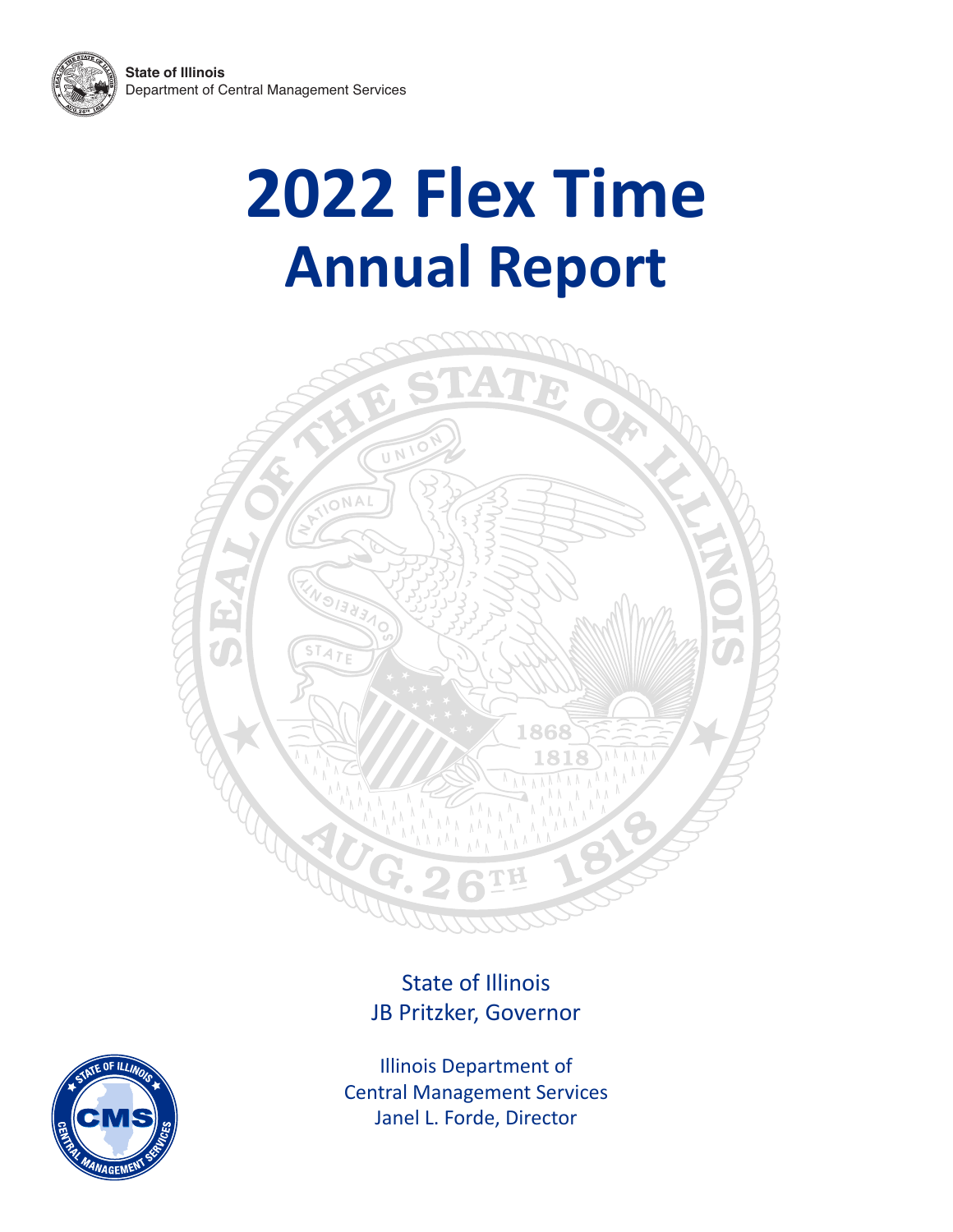

## **2022 Flex Time Annual Report**

**[July 1, 2021 – June 30, 2022]**

2022 Annual Flex Time Report for agencies subject to Jurisdiction C of the Personnel Code.

In Accordance with 20 ILCS 415/9, the Illinois Department of Central Management Services submits the following report to the General Assembly on or before March 1, 2022.

Janel L. Forde **Director**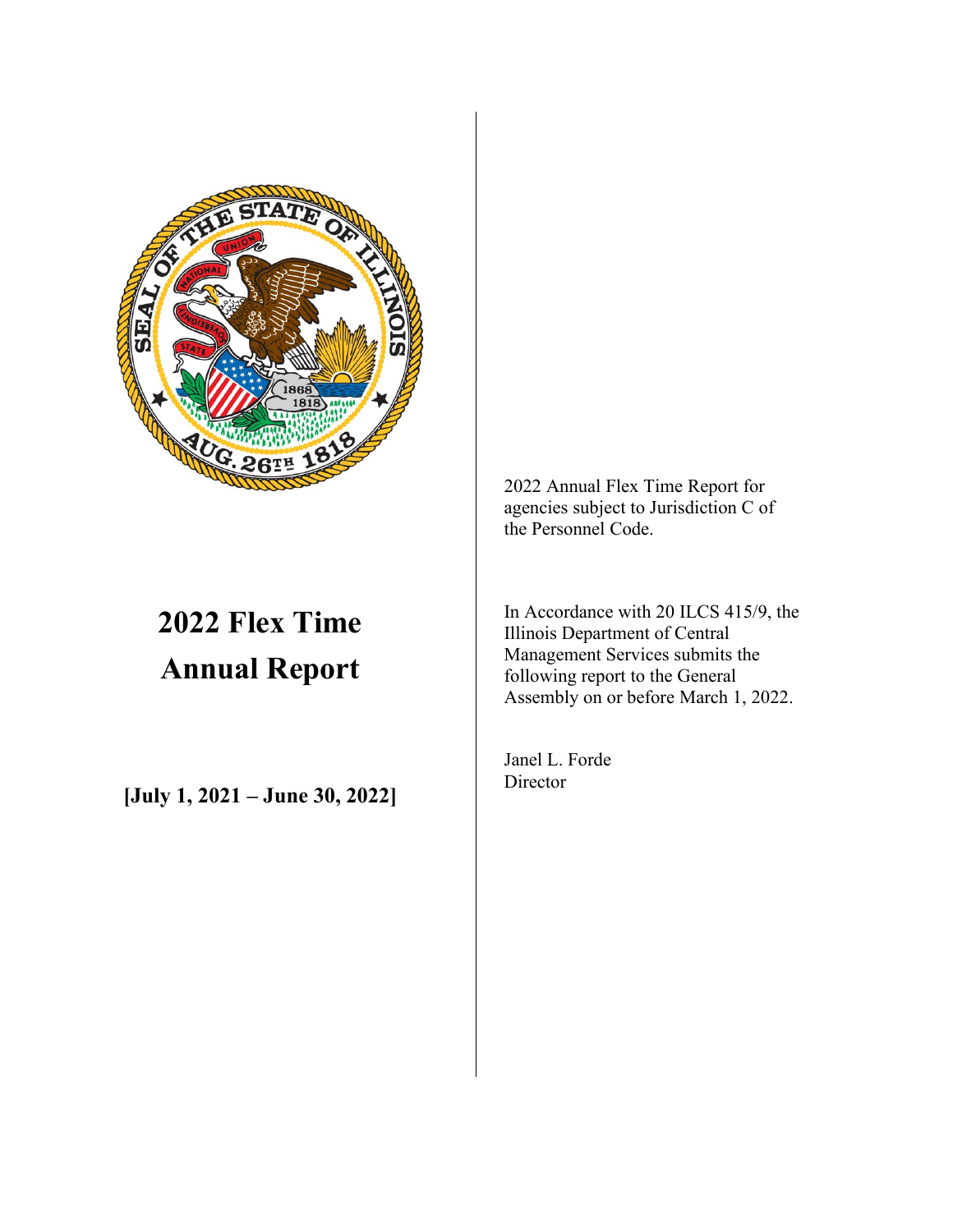

## **CMS** ILLINOIS JB Pritzker, Governor<br>DEPARTMENT OF CENTRAL MANAGEMENT SERVICES<br>Janel L. Forde, Director DEPARTMENT OF CENTRAL MANAGEMENT SERVICES Janel L. Forde, Director

January 27, 2022

The Honorable JB Pritzker Governor State of Illinois 207 Statehouse Springfield, Illinois 62706

Dear Governor Pritzker:

I am enclosing the 2021 Annual Flex Time Report as required by Public Act 87-552 (State Agency Child Care Services Act), effective July 1,1992.

The Act amended the Personnel Code to require agencies subject to Jurisdiction C of the Personnel Code to develop a plan designed to reduce an employee's need for day care of children outside the home. The plans include flexible starting and ending times, job-sharing, compressed or four-day work weeks, part-time employment, or other innovative programs.

As required by the act, agencies and boards are working with their employees to offer flexible work schedules to help parents manage their home and work responsibilities.

Sincerely,

Janel forde

Janel L. Forde **Director** 

**Attachment**